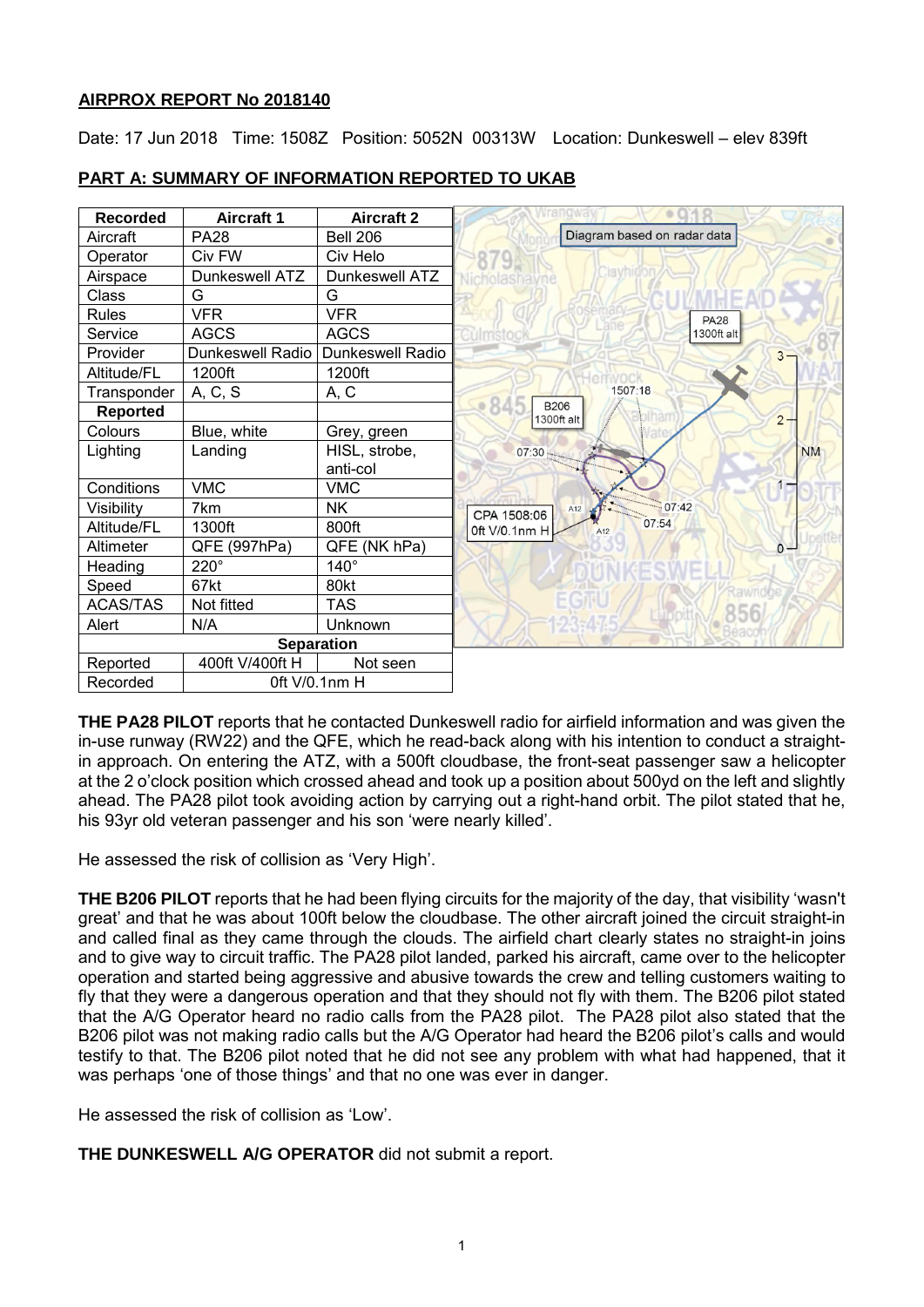## **Factual Background**

The weather at Exeter was recorded as follows:

METAR EGTE 171520Z 18010KT 9999 FEW015 BKN023 18/15 Q1015= METAR EGTE 171450Z 20012KT 170V230 9999 FEW015 BKN023 18/15 Q1015=

TAF EGTE 171402Z 1715/1724 21007KT 9999 SCT020 TEMPO 1715/1724 8000 -RA SCT009 BKN012=

#### **Analysis and Investigation**

## **UKAB Secretariat**

The PA28 and B206 pilots shared an equal responsibility for collision avoidance and not to operate in such proximity to other aircraft as to create a collision hazard<sup>[1](#page-1-0)</sup>. An aircraft operated on or in the vicinity of an aerodrome shall conform with or avoid the pattern of traffic formed by other aircraft in operation<sup>[2](#page-1-1)</sup>.

The UK AIP entry for Dunkeswell<sup>[3](#page-1-2)</sup> states:

#### **Circuits**

(a) Circuit directions: Runway 04 - RH; Runway 22 - LH. Circuit height: 800 ft.

(b) No overhead joins as parachuting is in operation seven days a week between daylight hours.

(c) Subject to parachuting, pilots may request an overhead join only when two way communication is established with the A/G radio station, otherwise the pilot is to join on the downwind or base leg for the runway in use.

- (d) No straight in approaches, pilots may request subject to circuit traffic.
- (e) No orbits in the circuit or on final approach, ie extend downwind or go around.
- (f) (i) Helicopters approach from the north not above 500 ft.
	- (ii) Helicopters depart to the north not above 500 ft.

#### **Summary**

An Airprox was reported when a PA28 and a B206 flew into proximity in the Dunkeswell visual circuit at 1508hrs on Sunday 17<sup>th</sup> June 2018. Both pilots were operating under VFR in VMC, both in receipt of an Air Ground Communication Service from Dunkeswell Radio.

#### **PART B: SUMMARY OF THE BOARD'S DISCUSSIONS**

Information available consisted of reports from both pilots and radar photographs/video recordings.

Members first discussed the relative situations of the two aircraft and noted that both pilots appeared to be operating in marginal VFR conditions. The B206 pilot was conducting pleasure flights in the immediate vicinity of Dunkeswell and so would have needed to be particularly sensitive to other traffic joining and intending to land. In this respect, members noted that the helicopter ground track did not conform to that expected of a left-hand circuit to RW22, although it might conceivably be construed as 'joining from the north not above 500ft' as detailed in the Dunkeswell AIP entry. Notwithstanding, the Board opined that the B206 pilot would have been better placed in remaining clear of the circuit pattern (and especially the finals track) until established on left-base for RW22, especially given the prevailing marginal weather conditions.

 $\overline{\phantom{a}}$ 

<span id="page-1-1"></span><span id="page-1-0"></span><sup>&</sup>lt;sup>1</sup> SERA.3205 Proximity.<br><sup>2</sup> SERA.3225 Operation on and in the Vicinity of an Aerodrome.

<span id="page-1-2"></span><sup>&</sup>lt;sup>3</sup> AD 2.EGTU-5 EGTU AD 2.22 FLIGHT PROCEDURES, dated 22 Jun 2017.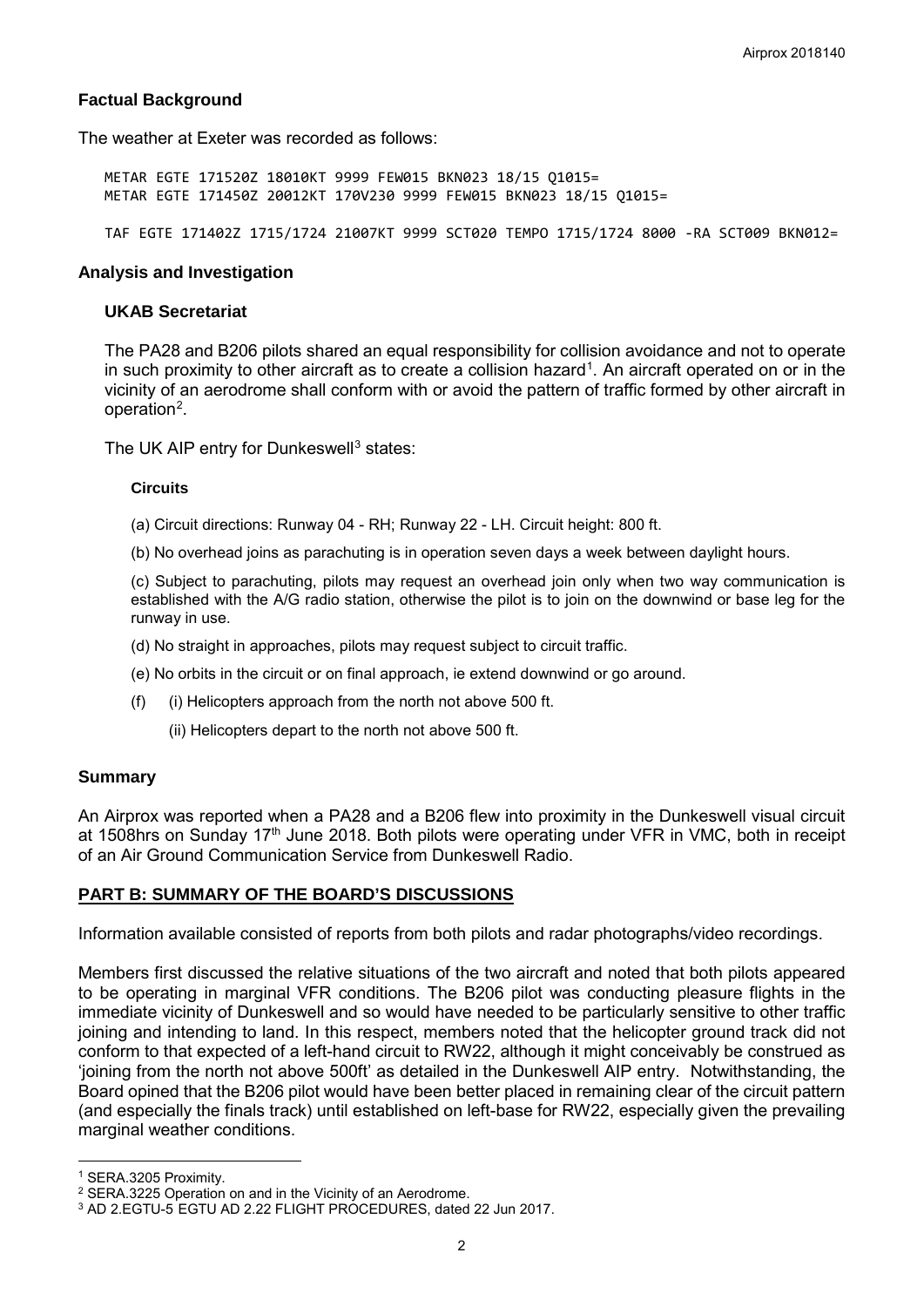For his part, the Board noted that the PA28 pilot had conducted a straight-in approach, which the B206 pilot asserted was not permitted at Dunkeswell. This prompted an examination of the Dunkeswell AIP entry, which the Board found to be lacking in several respects. The entry at AD 2.22 paragraph (b) categorically states that overhead joins are not permitted in any circumstances due to parachuting; but paragraph (c) then states that an overhead join may be 'requested' subject to parachuting. Similarly, paragraph (d) states that straight-in approaches are not permitted, but then qualifies this by stating that a straight-in approach may be 'requested' subject to circuit traffic. The Board noted that Dunkeswell operates an AGCS and that A/G operators are not afforded the privilege of granting pilot requests for any particular type of join; in the circumstances described above it would be for the pilot to inform the A/G operator of his intentions after requesting information as to the current state of parachuting or circuit traffic. Members agreed that the Dunkeswell AIP entry could result in confusion, and that that had been the case in this Airprox. After further discussion, the Board resolved to recommend that, 'Dunkeswell review their AIP entry regarding pilots notifying a straight-in join' and hoped that this would prompt a more in depth examination of the contents of the AIP entry.

Turning to the cause and risk, the Board noted that the B206 pilot had not reported at what stage he became visual with the PA28 other than to state that he heard the PA28 pilot call final 'as they came through the clouds', which some members thought implied that he may have been visual with the PA28 at that point. On the other hand, other members noted that the B206 was not in the promulgated lefthand circuit for RW22, and that because he had crossed in front of the PA28 in close proximity from a 'right-base' position as he turned final himself, he had probably not seen the PA28. The PA28 frontseat passenger had said he saw the helicopter in the right 2 o'clock position, which would correspond to approximately 35sec before CPA. The two aircraft had then closed to 0.1nm lateral separation at the same level before the PA28 pilot orbited right to increase separation. Unable to definitively determine who called finals when, or who saw whom or when, the Board felt that the cause was probably best described as a conflict in the visual circuit resolved by the PA28 pilot. Turning to the risk, the Board agreed that the circumstances, actions and separation pertaining at the time indicated that safety had been much reduced below the norm. The Board expressed their regret that the Dunkeswell A/G Operator had not responded to the request for a narrative report, which could have done much to inform the Board in these respects.

Finally, members noted that the subsequent conversation between the PA28 pilot and the helicopter owner had not helped to resolve or even understand the circumstances of the incident. The Board reiterated that rules, regulations and procedures could sometimes be unwieldy and may not resolve every circumstance in a black-and-white manner. It was courtesy and consideration that helped aviators share the same airspace no matter what their circumstances, and the Board urged all pilots to operate with due caution and anticipation for others for whom they may not be aware, and who may equally not be aware of their own presence and intentions.

## **PART C: ASSESSMENT OF CAUSE AND RISK**

| Cause:           | A conflict in the visual circuit resolved by the PA28 pilot.                        |  |  |  |
|------------------|-------------------------------------------------------------------------------------|--|--|--|
| Degree of Risk:  | В.                                                                                  |  |  |  |
| Recommendations: | Dunkeswell review their AIP entry regarding pilots notifying a straight-in<br>join. |  |  |  |